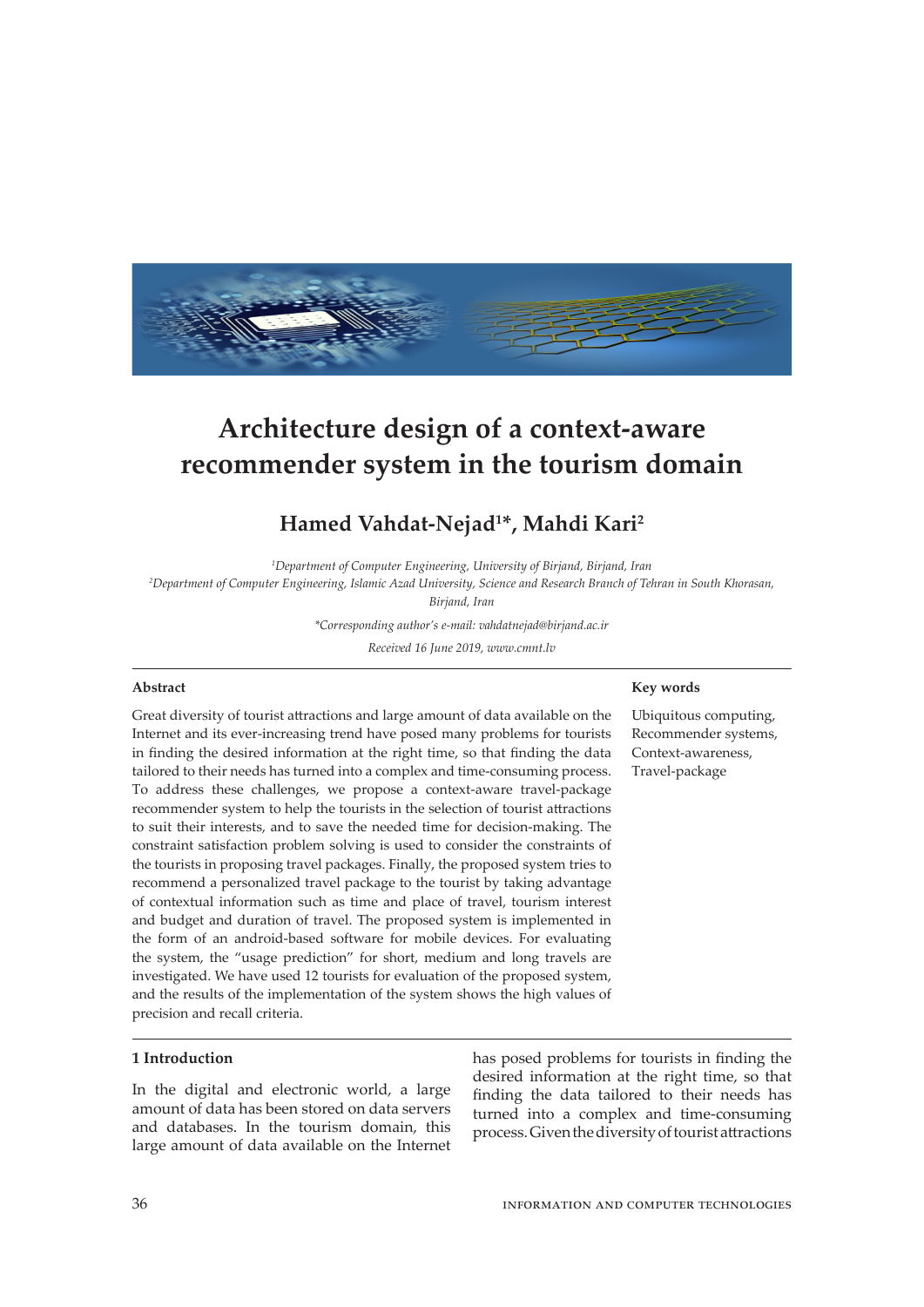and points of interest, searching and selecting the most attractive sites tailored to users' interests is a hard and time-consuming task [1]. As a result, the existence of a system with the ability to recognize interests and priorities of the users is strongly felt. Recommender systems are of the tools that can guide users to find information and services of interest [2].

 A recommender system typically deals with a large and increasing volume of information and offers users personalized recommendations [3]. The use of travel recommender system is a basic requirement for tourists to better manage the trip and save time. In this paper, the research problem is designing a Context-Aware Travel-Package Recommender System (CATPRS) for tourism, which recommends a personalized travel package tailored to the interests and needs of them. According to the requirements of tourists, in accordance with contextual information such as interests, requirements, duration of travel, and travel budget, this system should provide personalized travel package. As a result, in this paper, a context-aware recommender system is proposed, which offers a travel package. The travel package is consistent to the contextual information of user such as interest, travel duration, and travel budget. The system is developed on Android platform and evaluated by using a well-known data set.

In the remainder, this paper is organized as follows. In summary, in Section 2, we have discussed literature and basic concepts such as ubiquitous computing, recommender system and its types, context-aware systems, electronic tourism and so on, in Section 3, we have reviewed the past studies, and in Section 4, we have explained the architecture of the proposed system and its components. In Section 6, implementation of the proposed system and the evaluation are discussed. Conclusions and recommendations are presented in Section 6.

## **2 Background**

In this section, the fundamental concepts concerning ubiquitous computing, recommender systems, context-awareness and e-tourism are introduced.

## 2.1 UBIQUITOUS COMPUTING

Ubiquitous computing is an area in which the objects have processing power and are connected to the global network. This model is known as the third wave of computing, where services are provided every-where and in anytime to users. In this generation of computing, each person automatically gets personalized services from the computers embedded in the environment. In ubiquitous computing, context is a fundamental concept, which is introduced to characterize the situation of the environment [4]. The applications are context-aware, which means that they use contextual information to provide adaptive services to users.

## 2.2 RECOMMENDER SYSTEM

Recommender systems are effective systems in guiding the users among a huge amount of possibilities to achieve useful options of their interest. A personalized recommender system produces suggestions and recommendations suitable to specific people who are looking for customized information. Recommender systems are generally classified into four types from the perspective of the method of suggestion and recommendations to users:

- Collaborative filtering recommender system: They search for users who have the same beliefs with the active user, and then recommend items of their interest to them. Collaborative filtering identifies common interests of users and is not a descriptive solution i.e. it does not try to figure out why a user likes a particular item [5]. In these systems users who have had similar behaviours in the past or present can act as recommender of unknown items to each other.
- Content-based filtering recommender system: The ideology of Content-Based Filtering is that the system recognizes what item the user likes according to content of the entities. In these systems, each user acts independently and the information extracted by the system includes the information derived from the content of documents and items. Independence of each user means that each user has his own preferences that form his own model of priorities. In content-based recommender systems, the focus is on finding similarities between items, whereas in Collaborative Filtering Recommender Systems, the focus is on finding similarities among users [5].
- Knowledge-based filtering recommender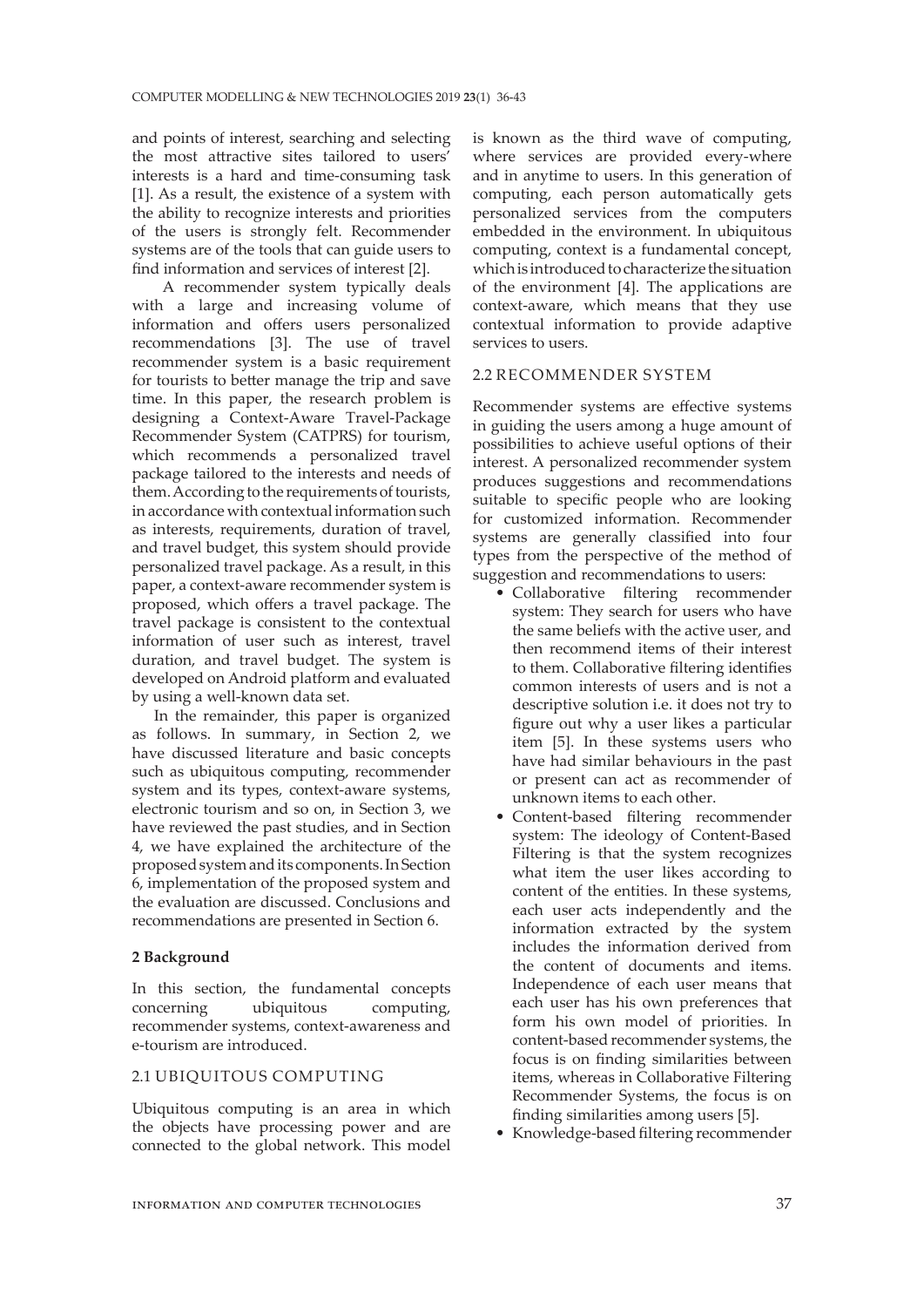system: Knowledge-Based systems offer recommendations based on perception of the needs of customer and characteristics of the goods.

• Context-aware recommender system: A system is context-aware if it uses contextual information associated with the user to provide enhanced services to them [6]. Context-aware recommender systems are the systems that are able to offer the most suitable solutions to users based on their needs and interests [7]. In fact, context-aware and recommender systems have a similar central goal, which is providing services and information related to users. It should be noted that these two systems are not competing but are complementary to each other.

## 2.3 ELECTRONIC TOURISM

Electronic Tourism refers to the application of information technology in the tourism sector such as booking travel packages, flights, hotels, and offering tourist information [8]. Attraction refers to all resources, features and capabilities of a given location that can attract individuals and groups for various purposes, including recreation and entertainment, adventure and sports purposes, and sometimes scientific research purposes.

Contextual Information may affect interests of tourists in terms of visiting one or multiple locations in a specified sequence [9]. In the tourism domain, typical contextual information includes:

- Current time and location of the tourist
- Needs and interests of the tourist
- Tourist's restrictions
- Destination-related attractions

Choosing attractive tourist places is different in different seasons. For example, a flower garden has many visitors in spring and fewer visitors in the winter. Moreover, weather information plays an important role in selecting and visiting places of interest for tourism. For example, we often prefer to visit a park on a sunny day, whereas on a rainy day, we may prefer to visit a museum.

## 2.4 TRAVEL PACKAGE

A travel package is a customized service package for an individual or a group of tourists based on their interests and needs. A travel package usually includes information such as budget of travel, duration of travel, type and style of traveling, list of visiting places and so on. In general, travel planning as a critical service in tourism domain is a process that involves searching, selecting, and determining a sequence of visiting places and tourist attractions.

## **3 Related work**

Location-based social networks such as Gowalla, Foursquare and Facebook have developed fast in recent years. In these networks, users can communicate, make friends, and share the information of the places they have visited [10]. Visiting a location or checking-in a location is one of the main services in these networks. Each trip includes information such as time and location of visit and the type of that sight. This information is displayed on the page of their friends. Thus, real life experiences can be shared in the virtual world and be discussed and also a new kind of interaction between the virtual world and the physical takes place.

In a study in 2014, a travel-package recommender system has been suggested by using data measured by the mobile crowd to help users create travel plans [11]. Mobile Crowd Sourced data empowers ordinary citizens who use sensed data of their mobile equipment (such as smart phones, wearable computers and smart vehicles, etc.) for highlevel inference and data mining and provides human-centred services. Mobile Crowd Sourcing uses Location Based Social Networks to provide the required information and interests of the persons. They have proposed a travel package recommender system on smartphones whose architecture consists of three main components: location and user modelling, recommendation engine, and mobile interface. Location model and user profile are made using data measured by crowd. In location-based social networks, users visit various sites, upload photos from those locations, and show that these are their favourite places. Thus, user's interests, places of interest and their correlation between the places visited are derived from visiting records. The system recommends three kinds of places, including dining, attractions, and entertainment, and measures user's interests in these three types of places at each time slot. Another system has been proposed for analysis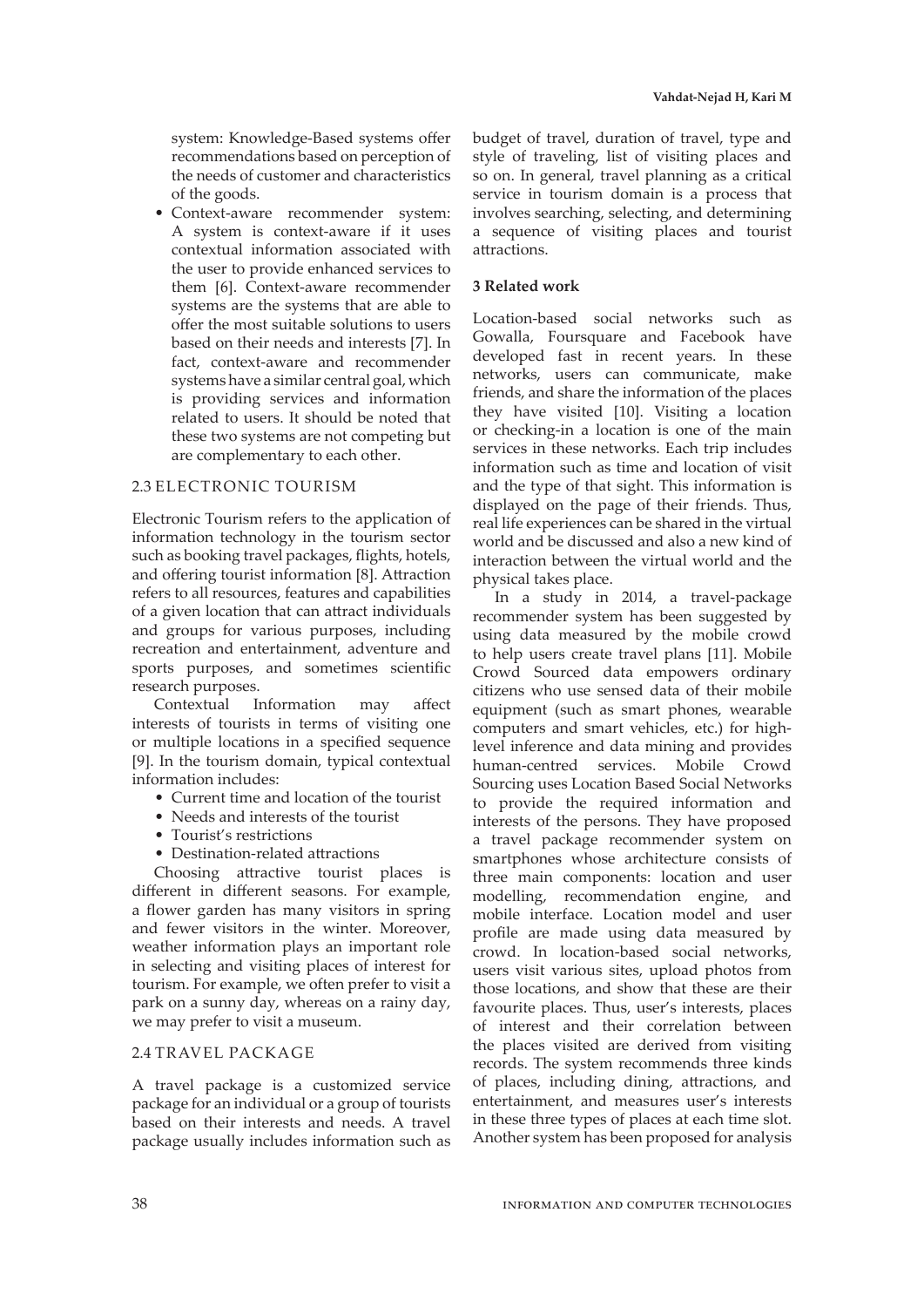of travel packages and personalized package recommendations [12]. At first, features of travel packages are analyzed and a model for extracting issues related to tourists and intrinsic features of sights including places and travel season are presented. Then, a dataset of a tourism company in China has been used where the users of the system are the tourists and recommended items are travel packages. A travel package includes landscapes located in one or more areas.

In another study [13], enrichment of tourist sites using Crowd Sourcing has been investigated. The system consists of four components: mobile client requestor, tourist spot recommender system, crowdsourcing platform and crowd resources. In this system, client requestor is a mobile user searches for tourist sites located near its current location that are in accordance with user's interests. Then recommender of tourist sites produces a list of nearby recommended sites and crowdsourcing platform collects some information about each of these places. This information is obtained by sending a questionnaire to mobile phones along with other crowd sources located in the desired site and by receiving answers from them. Then crowdsourcing platform aggregates the received information and gives it to the user. This location-aware recommender system helps tourists in decision-making process to visit desirable tourist sites in proximity.

 In addition, a context-aware travel recommender system based on data mining of social media is proposed [9]. It uses data mining on the images collected by people from different tourist sites to propose tourist sites near the current location of the user that are

consistent with their interests.

In most previous research, specific tourist needs and travel restrictions are not included in the process of recommending attraction to them, and customized travel package is not produced. In fact, a single version of travel packages is recommended to all tourists and interests and travel restrictions of them are neglected. In this paper, we try to use contextual information of the tourist area including interests, needs and travel restrictions (i.e. duration and budget of travel) to offer customized travel packages where tourists have choices to select from among.

## **4 The proposed travel package recommender system**

The architecture of the proposed system is composed of three main layers: data access layer, decision making layer and user interface layer, each of which has different functions and applications. The decision making layer, also called recommendation engine, has three components: search and discovery of PoIs, planning travel routes and production of travel package. The proposed architecture is shown in Figure 1.

User interface layer is the topmost layer and lets the user interact with the system Through the interface, which is based on Android platform, the tourist enters the interests and requirements of the travel. After the tourist enters travel needs through the user interface, this information will be moved to the decisionmaking layer; therefore, the recommendation process begins. Choosing tourist attractions and determining visiting sequence are of great



FIGURE 1 Overview of the proposed system architecture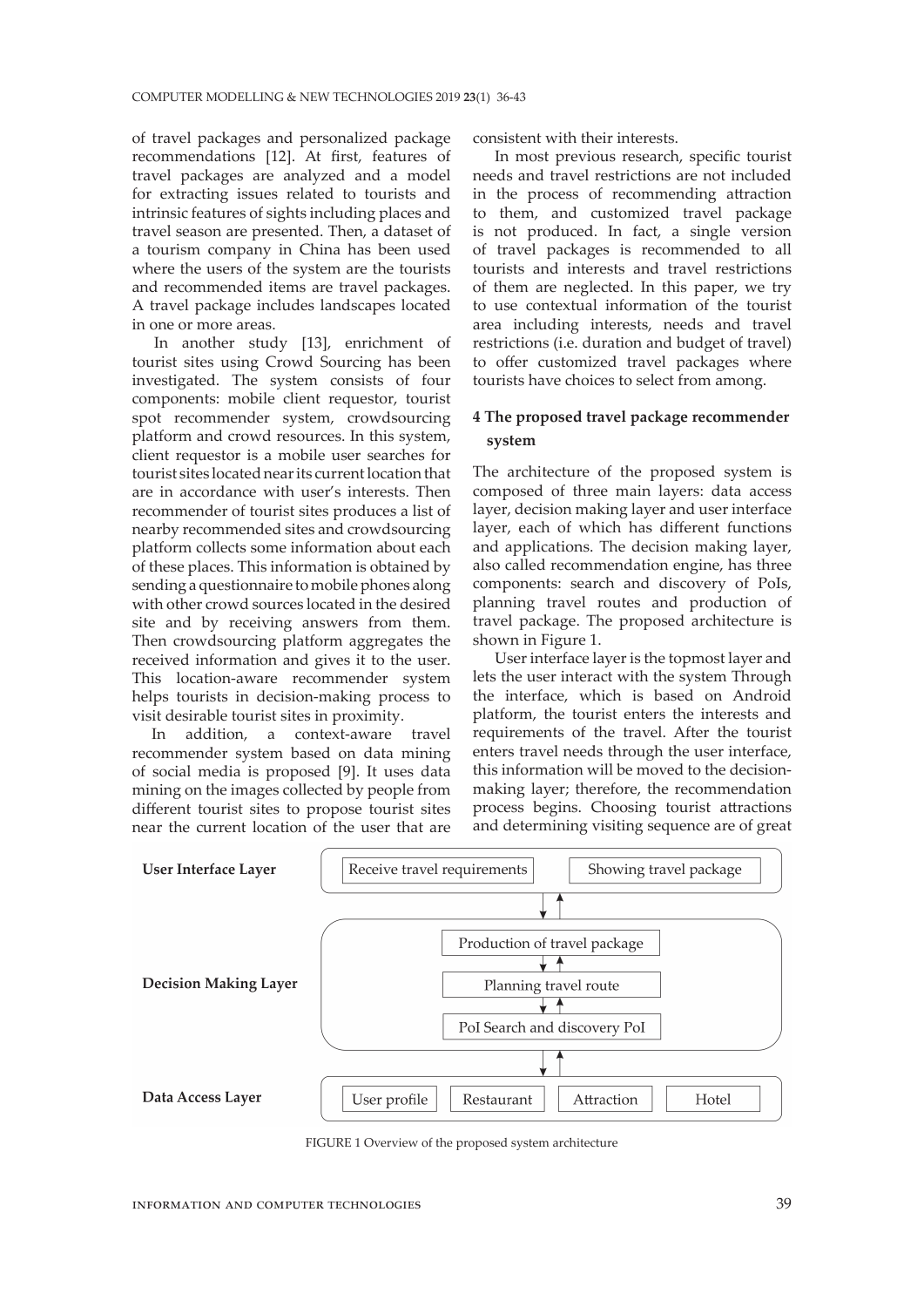importance in planning a trip. We use graph G = (V, E), which consists of set V of vertices and set E of edges for modeling. The route graph is composed of a number of nodes, which are the points of interest, and a number of edges,

which are, the path between the two selected sites. An example of the path between two sites is given in Figure 2.

Each node in this graph has two features including Stay Time and PoI-Cost. Moreover,

## r= $(a_i, a_i)$  where  $a_i$ ,  $a_i \in \text{POI}$



FIGURE 2 Sample path between two locations

the variety of places that a tourist chooses to visit along the route includes tourist attractions, dining rooms (café, restaurants, etc.) and accommodation (hotel, hospitality, etc.).

Travel time of a short trip between two tourist attractions ai and aj is obtained from Formula 1, where AT (ai) is the arrival time to the tourist attraction ai , and ST (ai) is the stay time (residence) in ai , and TT ( ai, aj) is the travel (moving) time between ai and aj. Assume that r is a path between two attractions ai and aj, then:

## $Trip-Time(r)=AT(a_i)+ST(a_i)+TT(a_i,a_j)$ -Start Time, (1)

where Start Time is the start time of the tourist travel. Travel cost in a short trip between two tourist attractions ai and  $a_i$  is obtained from Formula 2, where AC  $(a_i)$  is the attraction cost of  $a_i$ , and Cost  $(a_i, a_j)$  is the cost of travel between a<sub>i</sub> and a<sub>j</sub>.

$$
Trip-Cost(r) = AC (ai) + Cost (ai, ai). \t(2)
$$

At each stage of planning travel route, assume the two PoIs of ai and aj, as vertices of the graph and r as the path between them as edge. If path r does not violate restrictions of tourists, including travel time and travel budget that are determined at the beginning of the travel, the path is added as an authorized path to travel routes. It should be noted that at the beginning of the travel, the value of authorized travel paths is empty. Pseudocode of the proposed algorithm of travel path planning is given in Figure 3.

Data access layer contains all data of the system. In general, the data in this layer depends on the type of algorithm used in the recommender system and the area of application. Data access layer includes the data stored temporarily and permanently. To this end, information related to three types of locations including hotels, restaurants, and tourist attractions are stored in the data access layer. Besides, it includes profile information of the tourist, including general and personal information of the tourist as well as his needs and interests.

### **5 Experiments**

Android platform [14] has been able to get the major part of the market. Therefore, it has been used for implementation from among the existing platforms. Programming has been done using the Integrated Development Environment of Eclipse [15].

After installing the software, the user must enter travel requirements according to Figure 4. Using Google Maps service [16], the tourists can search their origin and destination of travel and then click on the map to choose the location of their choice. After the tourist made the initial settings of the travel, as shown in Figure 5, she should choose the type of trip interest that includes religious travel, entertainment, and historical. Afterward, the user goes to travel planning phase. Finally, recommendation engine of the recommender system produces travel package tailored to the interests and constraints of the tourist.

Precision and recall are the basic criteria used for evaluation of recommender systems. In this study, we have used a data set extracted from location-based social network of Gowalla [17] to evaluate precision and recall. Gowalla was a location-based social network launched in 2007 and finished in 2012. In this social network, users share the places they have visited with each other. The data has been collected in the period from February 2009 to October 2010.

In offline evaluation of the usage prediction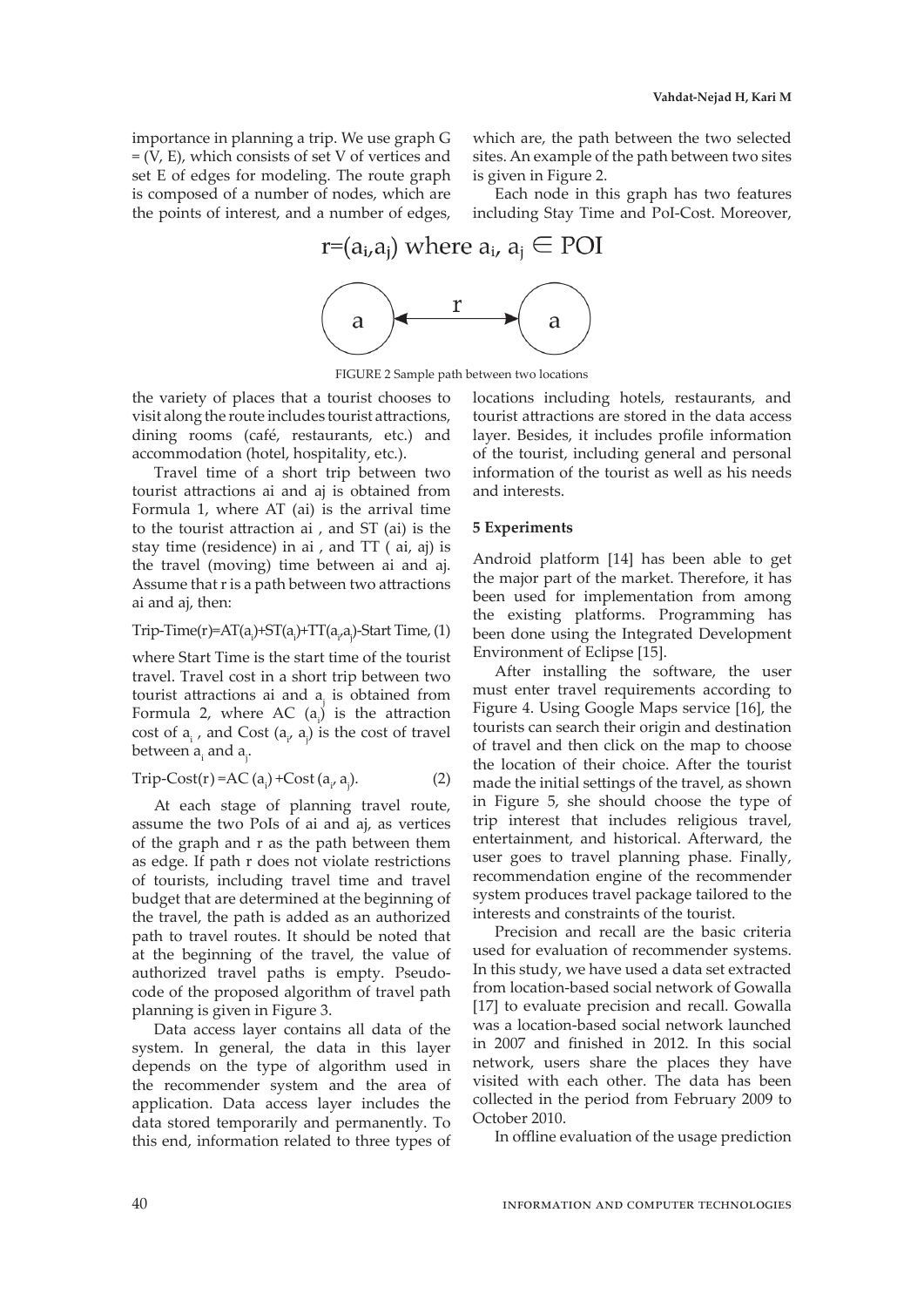## **Algorithm: Trip Path Planning**

- 1. INPUT: Start Point origin, Start Time st, End Time et, Total Budget CBudget
- 2. OUTPUT: Travel Package
- 3. Initialization Valid Trip← origin, Travel Package® origin, travel.t ←st, travel.c←0
- 4. WHILE Valid Trip! = NULL {
- 5.  $x =$  Header of Valid Trip
- 6. Remove x from Valid Trip
- 7. FOR y in candidate $(x)$  {
- 8. travel.t = travel.t + Movement  $(x, y)$  + Stay(y)
- 9. travel.c = travel.c + Movement Cost  $(x, y)$  + Cost(y)
- 10. IF travel.t < et AND travel.c < CBudget {
- 11. Valid Trip←y
- 12. Travel Package  $\leftarrow$  y
- 13. }// END IF
- 14. *\// END FOR*
- 15. *\// END WHILE*



| <b>o</b> t Final Project                  |               |
|-------------------------------------------|---------------|
| Origin:<br><b>Travel Origin</b>           | Select On Map |
| Destination:<br><b>Travel Destination</b> | Select On Map |
| date<br>Start:                            | time          |
| End:<br>date                              | time          |
| <b>Budget:</b> budget of trip             |               |
|                                           |               |
|                                           |               |
| cancel                                    | next step     |

metric, usually there is a dataset including items that every user has used [18]. Then we choose a test user and hide some of his choices and ask the recommender system to predict a set of items that the user will choose. Four possible outcomes and states for the items are shown in table 1.

Now we can calculate the following quantities:

| $Precision=(\#TP)/( \#TP + \#FP);$ |     |
|------------------------------------|-----|
| $Recall=(\#TP)/( \#TP + \#FN).$    | (3) |



FIGURE 4 Travel requirements FIGURE 5 Select the type of travel interest

We have used 12 tourist samples for testing and evaluating the proposed system. First, we have extracted Digital Footprint of these sample tourists, randomly from Gowalla. The results of implementing the approach proposed are given in Table 2.

Given that in this study, three types of travels including short, medium and long have been defined, in accordance with each type of trip, we calculate the average precision and recall, as shown in Table 3. The results show a satisfactory performance of the proposed system.

|                     | Not-recommended     | Recommended |
|---------------------|---------------------|-------------|
| False-Negative (FN) | True-Positive (TP)  | Used        |
| True-Negative (TN)  | False-Positive (FP) | Not-used    |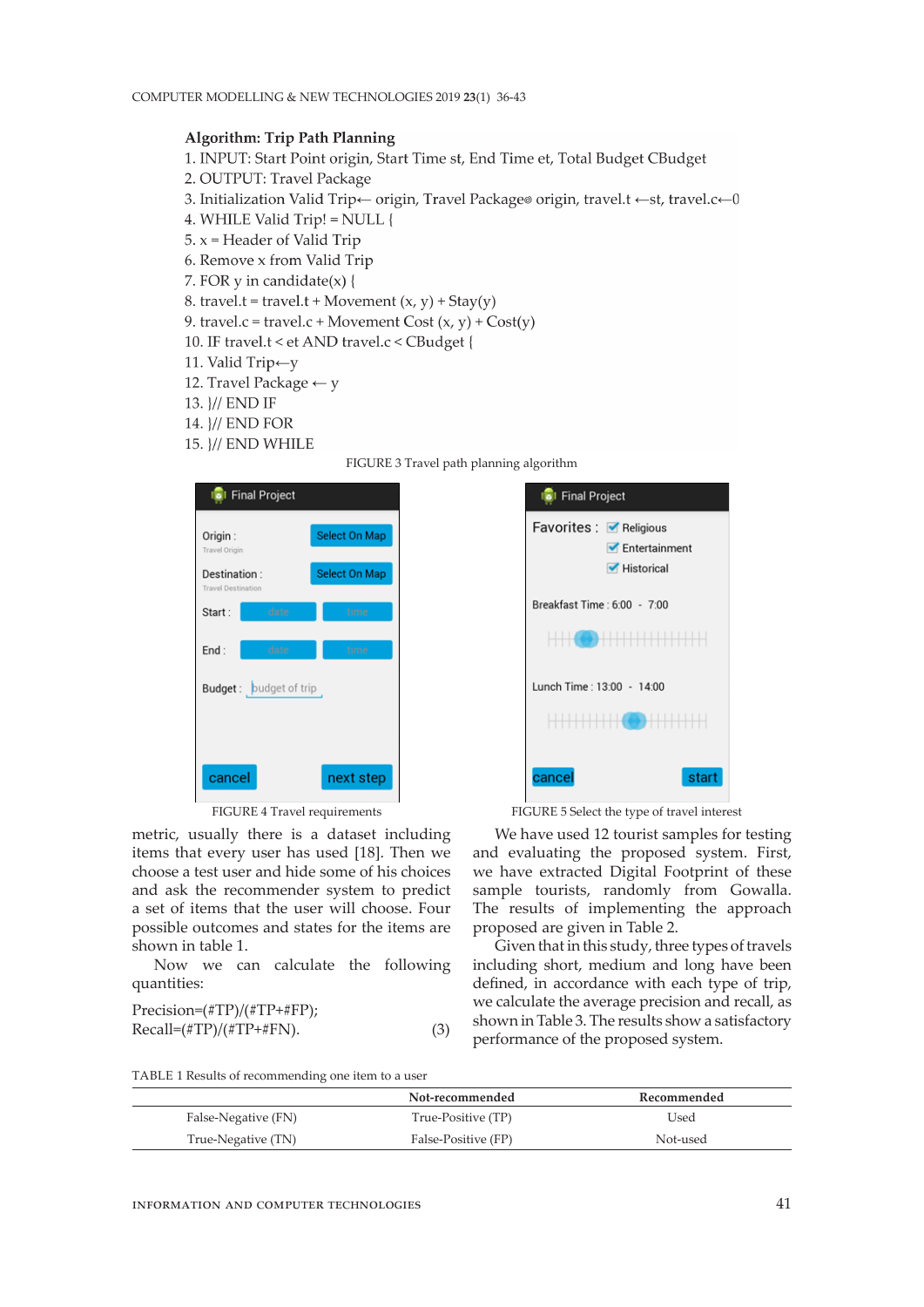| Proposed approach Number of PoI |     | <b>TP</b> | <b>FP</b>      | <b>FN</b>      | Precision | Recall |
|---------------------------------|-----|-----------|----------------|----------------|-----------|--------|
| Test tourist 1                  | 12  | 10        | $\mathbf{1}$   | $\mathbf{1}$   | 90.91     | 90.91  |
| Test tourist 2                  | 16  | 15        | 1              | $\Omega$       | 93.75     | 100    |
| Test tourist 3                  | 18  | 17        | 1              | $\Omega$       | 94.44     | 100    |
| Test tourist 4                  | 23  | 21        | 1              | 1              | 95.45     | 95.45  |
| Test tourist 5                  | 32  | 30        | $\Omega$       | $\overline{2}$ | 100       | 93.75  |
| Test tourist 6                  | 35  | 34        | $\Omega$       | $\mathbf{1}$   | 100       | 97.14  |
| Test tourist 7                  | 41  | 38        | 1              | $\overline{2}$ | 97.44     | 95     |
| Test tourist 8                  | 46  | 42        | 3              | 1              | 93.33     | 97.67  |
| Test tourist 9                  | 60  | 56        | $\overline{2}$ | 2              | 96.55     | 96.55  |
| Test tourist 10                 | 62  | 60        | $\Omega$       | $\overline{2}$ | 100       | 96.77  |
| Test tourist 11                 | 90  | 87        | $\overline{2}$ | $\mathbf{1}$   | 97.75     | 98.86  |
| Test tourist 12                 | 125 | 120       | 3              | 2              | 97.56     | 98.36  |

TABLE 2 The results of computing precision and recall

TABLE 3 Mean average precision and recall criteria **MAP MAR** Short Travel 93.64 96.59 Medium Travel 2012 2022 12:00 12:00 97.69 2022 12:00 12:00 12:00 12:00 12:00 12:00 12:00 12:00 12:00 12:00 12:0 Long Travel 97.97 97.64

## **6 Conclusion**

In this paper, a context-aware recommender systems of travel package has been proposed. The proposed system offers a personalized travel package according to contextual information of the tourist such as interest, travel duration, and travel budget. It is implemented on Android platform. The user enters his requirements, interests, and travel restrictions; therefore, the system produces and offers the travel package. For evaluation, we have considered 12 random tourists as experimental

#### **References**

- [1] Alghamdi H, Studies P, Science C 2017 *E-Tourism: Context-Aware Points of Interest Finder and Trip Designer*
- [2] Colomo-Palacios R, García-Peñalvo F J, Stantchev V, Misra S 2017 Towards a social and context-aware mobile recommendation system for tourism *Pervasive Mob. Comput.* **38** 505–15
- [3] Nguyen T N, Ricci F 2017 *A Chat-Based Group Recommender System for Tourism in Information and Communication Technologies in Tourism* Cham: Springer International Publishing 17–30
- [4] Dey A K 2001 Understanding and Using Context *Pers. Ubiquitous Comput.* **5**(1) 4–7
- [5] Ricci F, Rokach L, Shapira B 2011 *Introduction to Recommender Systems Handbook in Recommender Systems Handbook* Boston, MA: Springer US 1–35
- [6] Vahdat-Nejad H 2014 *Context-Aware Middleware: A Review in Context in Computing* New York, NY: Springer New York 83–96
- [7] Yu C C, Chang H P 2013 Towards context-

group and a variety of travels including short, medium and long trips. The results obtained show the performance of the proposed system in terms of precision and recall.

For the next direction of this work, it is suggested that before beginning the process of recommending the travel package to tourists, other important parameters be considered in this process. These parameters include weather condition of the tourist attractions, working hours of tourism centers, hotels and restaurants, as well as traffic conditions of roads leading to tourist's destinations.

aware recommendation for personalized mobile travel planning in Lecture Notes of the Institute for Computer Sciences, Social-Informatics and Telecommunications Engineering *LNICST* **109** 121–30

- [8] **E-source:** https://www.karnaval.ir/electronictourism-definition (Accessed: 18-Jan-2017)
- [9] Majid A, Chen L, Chen G, Mirza H T, Hussain I, Woodward J 2013 A context-aware personalized travel recommendation system based on geotagged social media data mining *Int. J. Geogr. Inf. Sci.* **27**(4) 662–84
- [10] Wang Z, Zhang D, Zhou X, Yang D, Yu Z, Yu Z 2014 Discovering and profiling overlapping communities in location-based social networks *IEEE Trans. Syst. Man, Cybern. Syst.* **44**(4) 499–509
- [11] Yu Z, Feng Y, Xu H, Zhou X 2014 Recommending travel packages based on mobile crowdsourced data *IEEE Commun. Mag.* **52**(8) 56–62
- [12] Liu Q, Ge Y, Li Z, Chen E, Xiong H 2011 Personalized travel package recommendation Proc. IEEE Int. Conf.